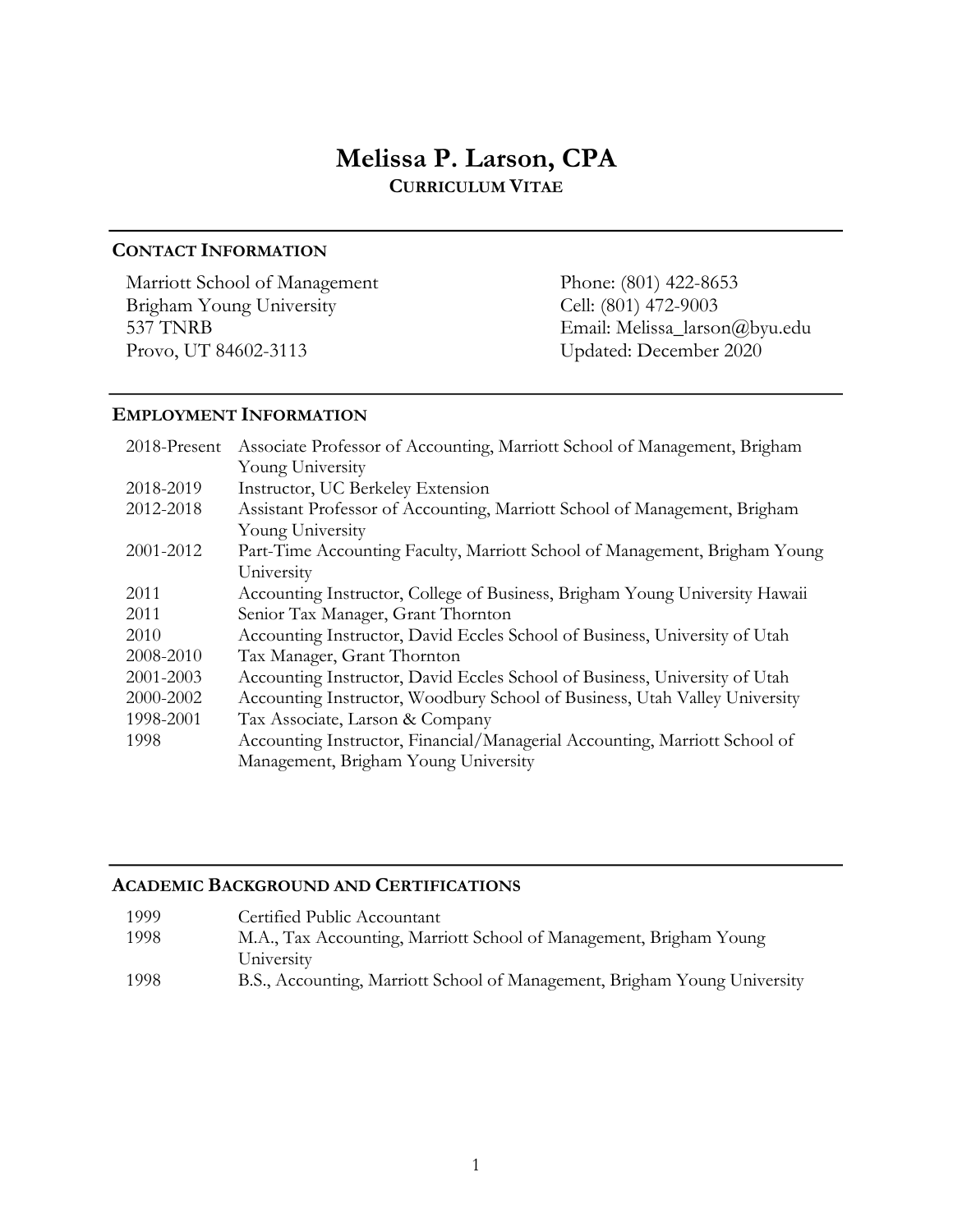# **COURSES TAUGHT**

### **Brigham Young University, Provo**

ACC 200 Principles of Accounting I ACC 310 Principles of Accounting II ACC 403 Intermediate Financial Accounting I ACC 404 Intermediate Financial Accounting II ACC 406 Financial Statement Auditing ACC 440 Corporate Financial Reporting to Finance Majors ACC 522 Advanced Taxation for Graduate Professional Stem Students ACC 603 Advanced Financial Accounting for Graduate Tax Stem Students PMGT 690R International Study Abroad (Ghana)

#### **Brigham Young University, Hawaii**

ACC 201 Principles of Financial Accounting ACC 202 Principles of Management Accounting

### **UC Berkeley Extension**

BUSADMX421.1 Intermediate Financial Accounting I BUSADMX421.2 Intermediate Financial Accounting II

### **University of Utah**

ACC 201 Principles of Financial Accounting ACC 400 Intermediate Financial Accounting I

### **Utah Valley University**

ACC 2010 Principles of Accounting I ACC 2020 Principles of Accounting II ACC 4030 Financial Statement Auditing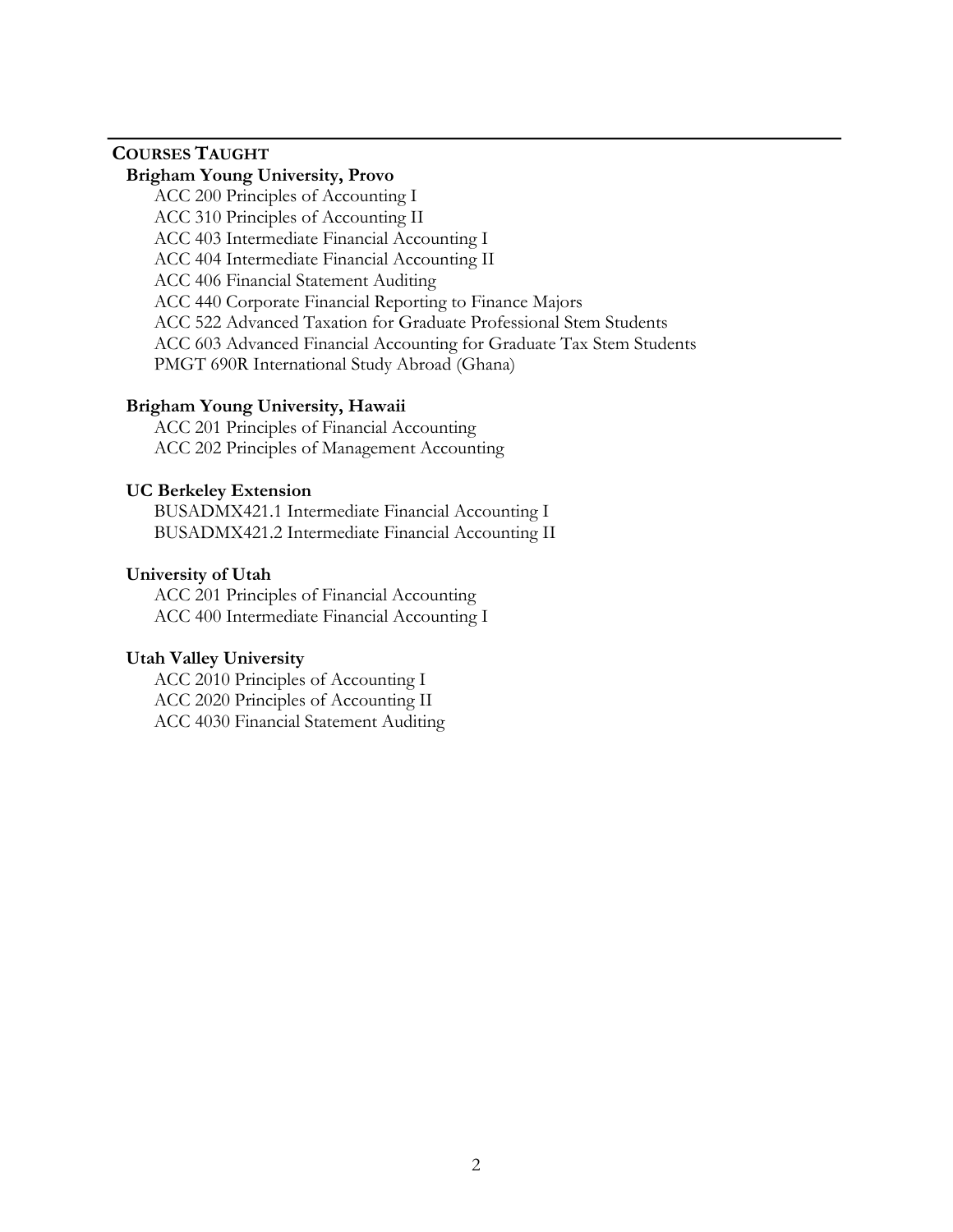### **PROFESSIONAL SERVICE**

#### **Co-Chair**

- At-large Education Panels, Co-Chair, American Accounting Association (AAA), Annual Meeting 2020-Present
- Teaching Learning and Curriculum (TLC) Regional Co-Coordinator, Western Region, 2017- 2020
- TLC, Webinar Series, Co-Chair, 2017-2019

#### **Committees**

Nominations Committee, TLC Section (AAA), 2019-2021 Steering Committee, Annual Conference on Teaching and Learning in Accounting (CTLA): 2020 American Accounting Association (AAA), Annual Meeting Steering Committee, CTLA, AAA, 2019 Steering Committee, CTLA, AAA, 2017 TLC Subcommittee, Teaching and Development for the TLC section, AAA, 2016 Steering Committee, CTLA, AAA, 2016 CTLA Sessions Subcommittee, AAA Western Regional Meeting, 2016 TLC, Nominations Committee, AAA, 2016 Steering Committee, CTLA, AAA, 2015 Steering Committee, CTLA, AAA, 2014 Program Committee, Utah Association of Certified Public Accountants (UACPA) Annual Management Conference, 2013

#### **Presenter**

- Teaching Session "PICRAT: A Model for Technology Integration in Teacher Preparation" AAA Annual conference 2021.
- Panel "Teaching Financial Literacy in Introduction of Accounting Courses" AAA Annual conference 2019.

Teaching Workshop "Creating a Safe Learning Environment" CTLA Annual Conference, 2019.

Poster Session "Creating a Safe Learning Environment" Western Regional Meeting, May 2019.

- Craft of Teaching Accounting "A Case Integrating Financial and Tax Accounting Using the Balance Sheet Approach to Account for Income Taxes" CTLA Annual Conference, 2018.
- Teaching Session "Practical Ideas to Improve Learning and Engagement in your Accounting Classes from Make It Stick: The Science of Successful Learning" CTLA Annual Conference 2018.
- Teaching Session "Practical Ideas to Improve Learning and Engagement in your Accounting Classes from Make It Stick: The Science of Successful Learning" Western Regional Meeting, April 2018.
- Effective Learning Strategies, "Practical Ideas to Improve Learning and Engagement in your Accounting Classes from Make It Stick: The Science of Successful Learning" AAA Annual Conference 2017.
- Teaching Roundtable, "Student Engagement and Learning in Introductory Course: Why Major in Accounting?" CTLA annual conference, 2017.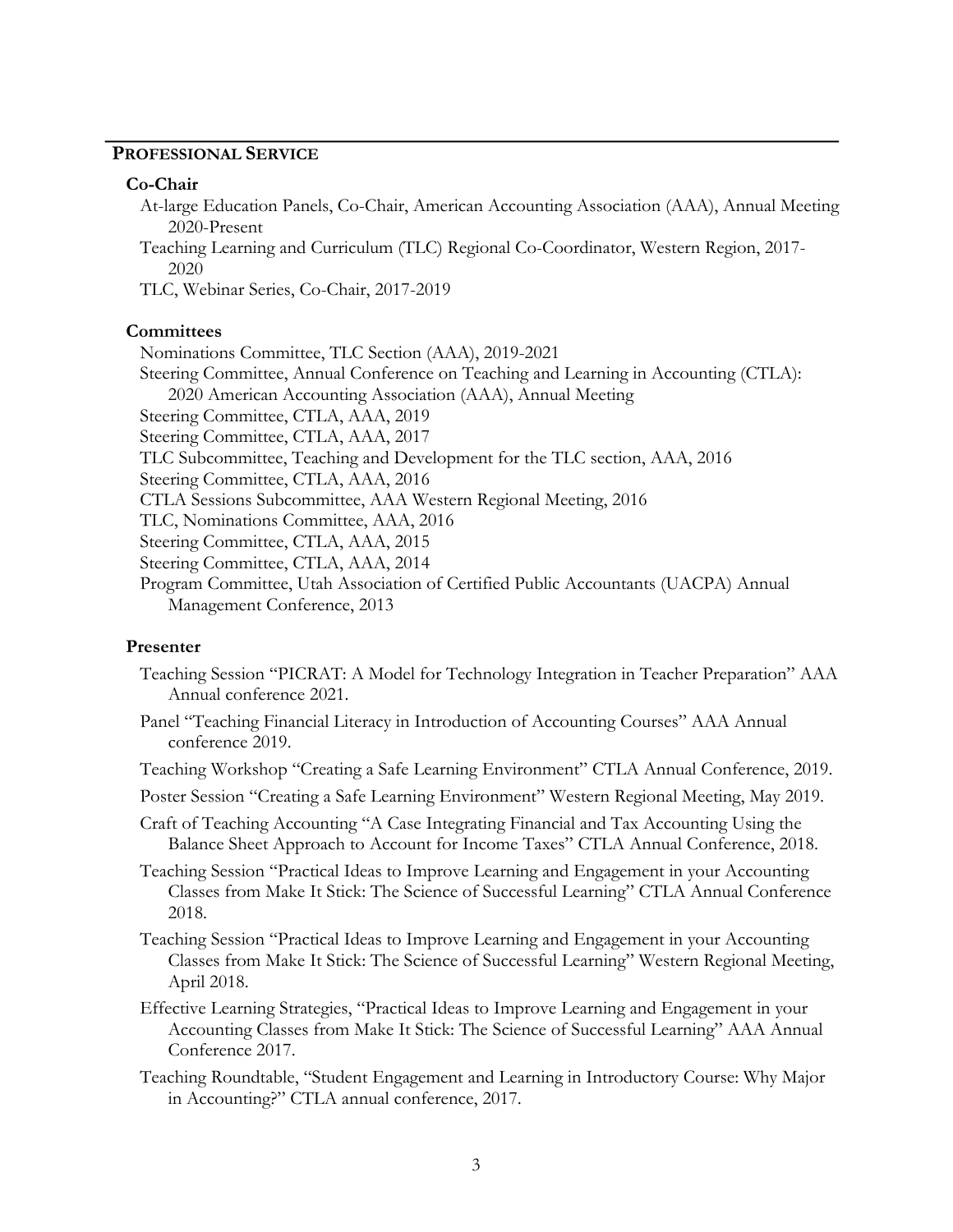- Teaching Session "Student Engagement and Learning in Introductory Courses" Western Regional Meeting, May 2016.
- Webinar, "Best Practices for Using the FASB Codification in Your Courses" Centers for Advancing Accounting, March 2016
- Panel, "Best Practices for Using the FASB Codification in your Courses" AAA Annual conference 2016.

Bea Sanders/AICPA Teaching Innovation, CTLA annual conference, 2016.

- Effective Learning Strategies, "Introducing Accounting: Classroom Application of the Pathways Commission Vision" AAA annual conference 2015.
- Craft of Teaching Accounting, "Introducing Accounting: Classroom Application of the Pathways Commission Vision" CTLA annual conference, 2015.

Craft of Teaching Accounting, "Intermediate Accounting Cases: Codification, Contingencies and Goodwill" CTLA annual conference, 2014.

#### **Reviewer**

CTLA, AAA, Annual Meeting, 2019-2021 CTLA, AAA Annual Meeting, 2017 Accounting Ethics Symposium, AAA Annual Meeting, 2017 CTLA, AAA Annual Meeting, 2016 TLC Section, AAA Annual Meeting, 2015 CTLA, AAA Annual Meeting, 2015

CTLA, AAA Annual Meeting, 2014

#### **Moderator**

CTLA, Annual Meeting 2020 CTLA, Annual Meeting, 2019 TLC, Webinar, February 2019 AAA, Annual Meeting, 2018 CTLA, AAA Annual Meeting, 2017 CTLA, AAA Annual Meeting, 2016 CTLA, AAA Annual Meeting, 2015 CTLA, AAA Annual Meeting, 2014 UACPA Annual Management Conference, 2013

#### **Participant**

Mental Health Services Awareness Night, October 2018. Inclusive Leadership: How the best leaders build diverse and winning teams, August 2018 Faculty Seminar "4 Questions Seminar" integrating Faith in the classroom, Fall 2017 LDS Educators Conference, July 2017 EY Faculty Symposium, July 2016 Harvard Case Seminar, August 2015 KPMG Faculty Symposium, June 2015 Master Teacher Round Table: November 2014 Women's Networking Luncheon and Presentation: Improving your Business Networking, Squire's Women Improving Professionally Group, December 2014. Accounting Association Annual Meeting: 2013-Preseint Utah Educators Conference: 2012, 2013 Teaching Conference, University of Utah, 2012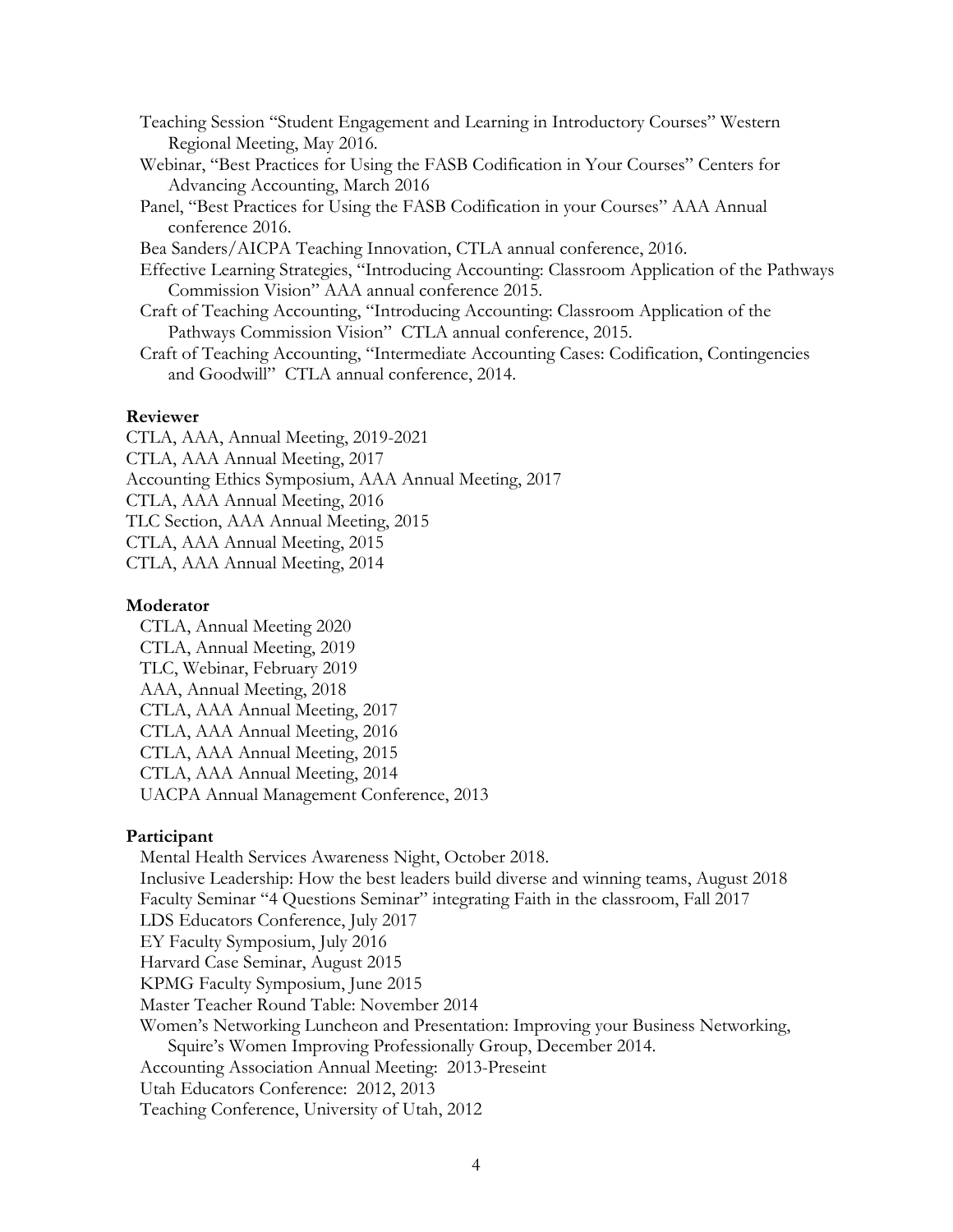#### **Textbook Consulting**

Intermediate Financial Accounting, Keiso

Created narrated PowerPoints for 15 chapters and over 60 walk through solutions to homework exercises.

Introduction to Accounting, Business Learning Software, Norm Nemrow: 2015-2020 Review and update lessons

Kieso, Intermediate Accounting, advisory board member, 2016-2019.

Introduction to Accounting, Business Learning Software, Norm Nemrow: 2012-2013 Reviewed this software in its entirety and wrote approximately 100 new accounting questions.

Advanced Financial Textbook, Baker, Christensen, Cottrell

Reviewed and made recommendations to the textbook, instructor's manual, solutions manual and PowerPoint slides for the 9<sup>th</sup> through 12<sup>th</sup> edition.

### **Professional Consulting**

Cardinal Health, Dublin OH; November 2016-2018

Developed and taught a multi-year educational case specific to Cardinal Health to help interns and new hires in the tax department with the tax provision process.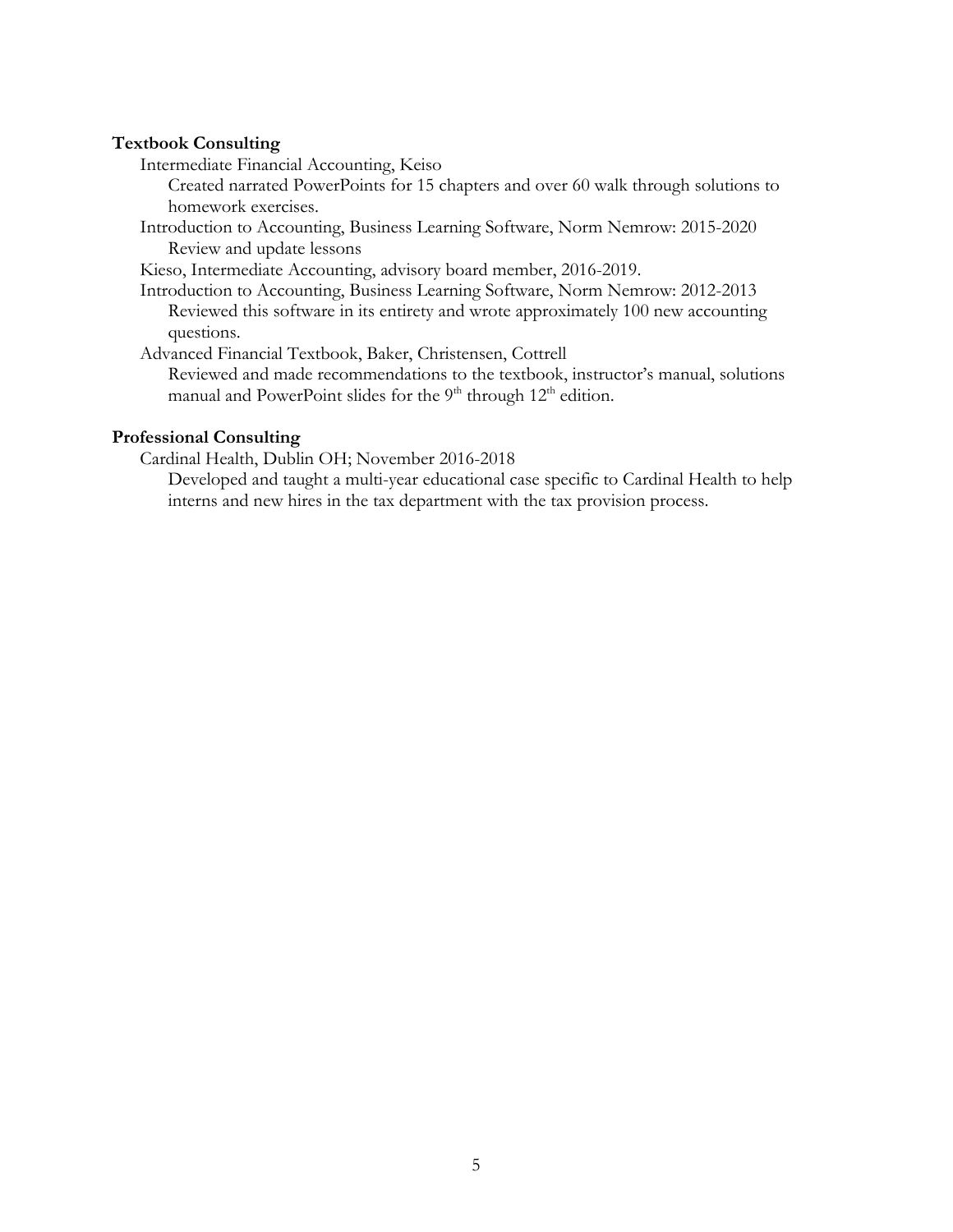## **MENTORED LEARNING**

### **International Study Abroad, Ghana, May 2015 and May 2017**

Project-based study abroad where 11-15 accounting students completed accounting related work helping organizations in Ghana. I assisted student groups identify projects, the development of the project, the interaction with management of the organization and the completion of the project.

#### **Cardinal Health STEP Internship Program, September 2016-June 2019**

Developed and implemented a new internship training program designed specifically for ASC 740 Accounting for Income Taxes training for Cardinal Health interns. In addition to the development of the program, I mentored the student's completion of the project through online sessions with students from Brigham Young University and Georgia University.

#### **PWC Tax Challenge Mentor, Fall 2016**

Mentored four teams comprised of four to five pre-management major students. Students collaborated on an accounting and tax case which helped develop judgement and analytical skills in a "real-world" scenario. Student groups completed the challenge with a presentation to PWC partners.

#### **ACC 200 Graduate Instructors, Fall 2016-Present**

Mentor graduate students who teach ACC 200 in the Salt Lake Center. Interview, hire and assist students in managing a successful course.

#### **PUBLICATION**

Melissa P. Larson, Troy K. Lewis, Brian C. Spilker. 2017. A Case Integrating Financial and Tax Accounting Using the Balance Sheet Approach to Account for Income Taxes. *Issues in Accounting Education.*

### **MEDIA COVERAGE**

"Keeping up with the FASB: Strategies for Integrating New Standards into Existing Curriculum AAA Newsletter, October 2018.

"Hold Students' Interest When Teaching Large Class Sections" *Extra Credit*, AICPA May 10, 2016.

"Top Accounting Educators Honored by AICPA for Innovative Teaching Strategies" AICPA press release, November 23, 2015.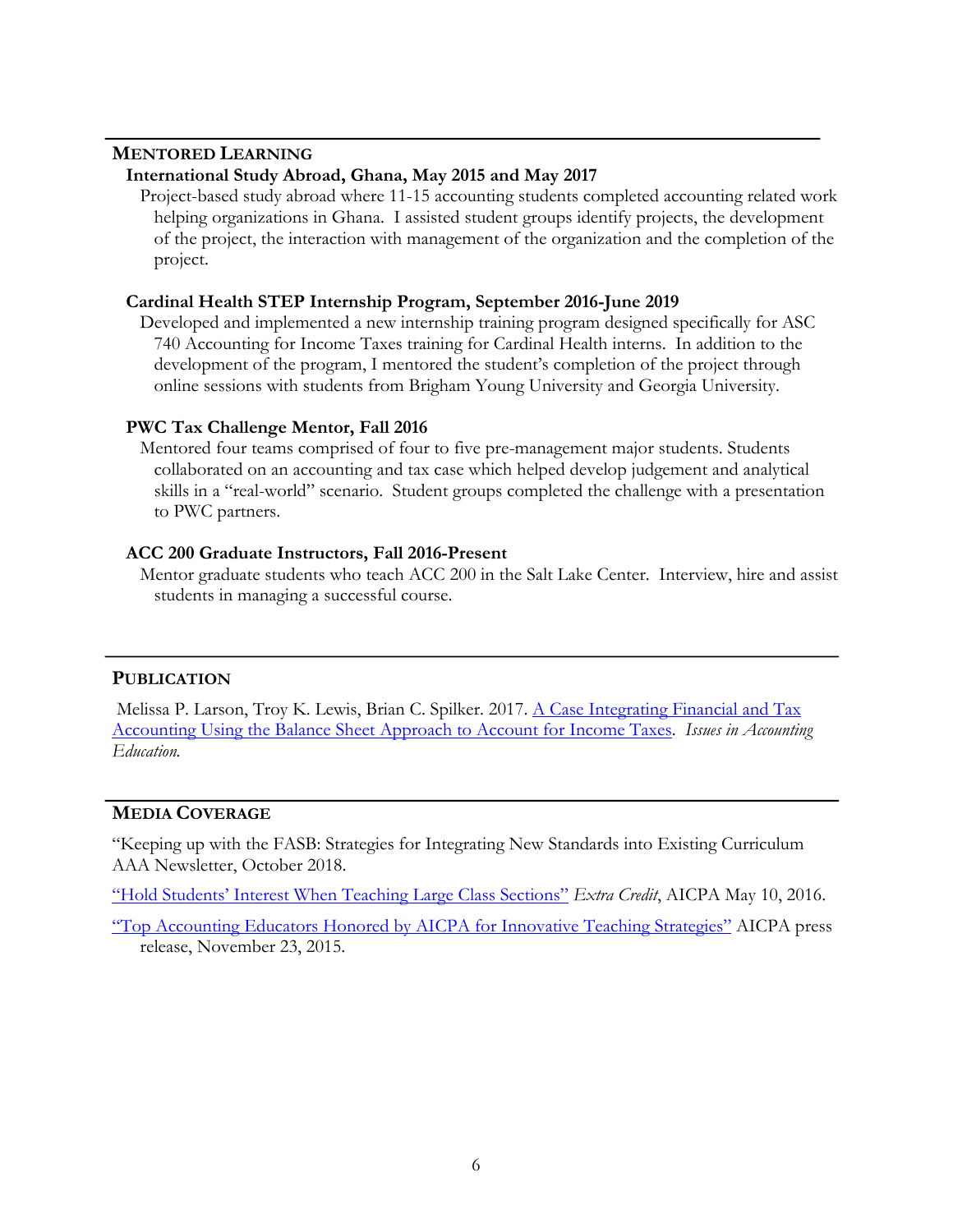### **AWARDS AND GRANTS**

 Karl G. Maeser Professional Faculty Excellence Award, Brigham Young University, 2021 Teaching Award, Faculty Women's Association, Brigham Young University, 2020 Deloitte Professional Fellowship, 2020 Teaching Excellence Award, BYU Marriott School of Business, 2019 Honorable Mention for the Outstanding Instructional Contribution in Accounting, AAA Teaching, Learning and Curriculum Section, 2018 Honorable Mention, Bea Sanders/AICPA Innovation in Teaching Award, 2015 Spirit of the SOA Award, School of Accountancy, Brigham Young University, 2015 Merrill J. Bateman Student Choice Award, Outstanding Professor, Marriott School of Management, Brigham Young University, 2013 Brigham Young University Faculty Center Course Development Grant, 2013 Grant Thornton, Recognition of outstanding delivery of the Client Experience, 2008

#### **UNIVERSITY SERVICE**

Guest Lecture in BUSM 180 to introduce accounting as a major: 2016-Present School of Accountancy Jr. Core Admissions Committee: 2015-Present ACC 200 Coordinator: 2014-Present Informational meetings with SOA Director to recruit female students to the SOA: 2013-Present Women in Business, shopping for a Major Fair Presenter: 2012-Present Marriott School Semi-Annual Women in Business Dinner Table Host, 2013-Present Information Session for ACC 200 Students coordinator/presenter: Fall 2014-Present Jr. Core Welcome Dinner Faculty Host: 2012-Present University Learning to Teach Online Taskforce May 2020—December 2020 University Early Fall 2020 Remote Learning Thinking April 2020—May 2020 University Remote Learning Task Force March 2020—September 2020 Marriott School Teaching Support Committee April 2020—August 2020 School of Accountancy Introductory Classes Revision Committee Sept 2019-October 2020 School of Accountancy MAcc Admissions Committee: 2019-2020 Marriott School Big Ask Committee 2019 International Business Case Competition Practice Judge, Global Management Center 2018-2019 Marriott School Inclusion Committee Fall 2017-2019 Panelists at lunch seminar: Tips to achieving CFS, November 2018 Presented at Faculty Special Seminar—Inspiring Learning: Innovation Teaching, March 2018 Develop and implement ACC 200 BYU Online course: Fall 2017 Organize and implement Online accounting lab: Spring 2017 Women of the School of Accountancy Co-Faculty Advisor: 2013-2018 Association of Latino Professionals in Finance and Accounting, Faculty Advisor: 2012-2018 School of Accountancy MAcc Admissions Committee: 2012-2015

### **PROFESSIONAL AFFILIATIONS**

American Accounting Association Certified Public Accountant, Utah Teaching, Learning and Curriculum Section, American Accounting Association